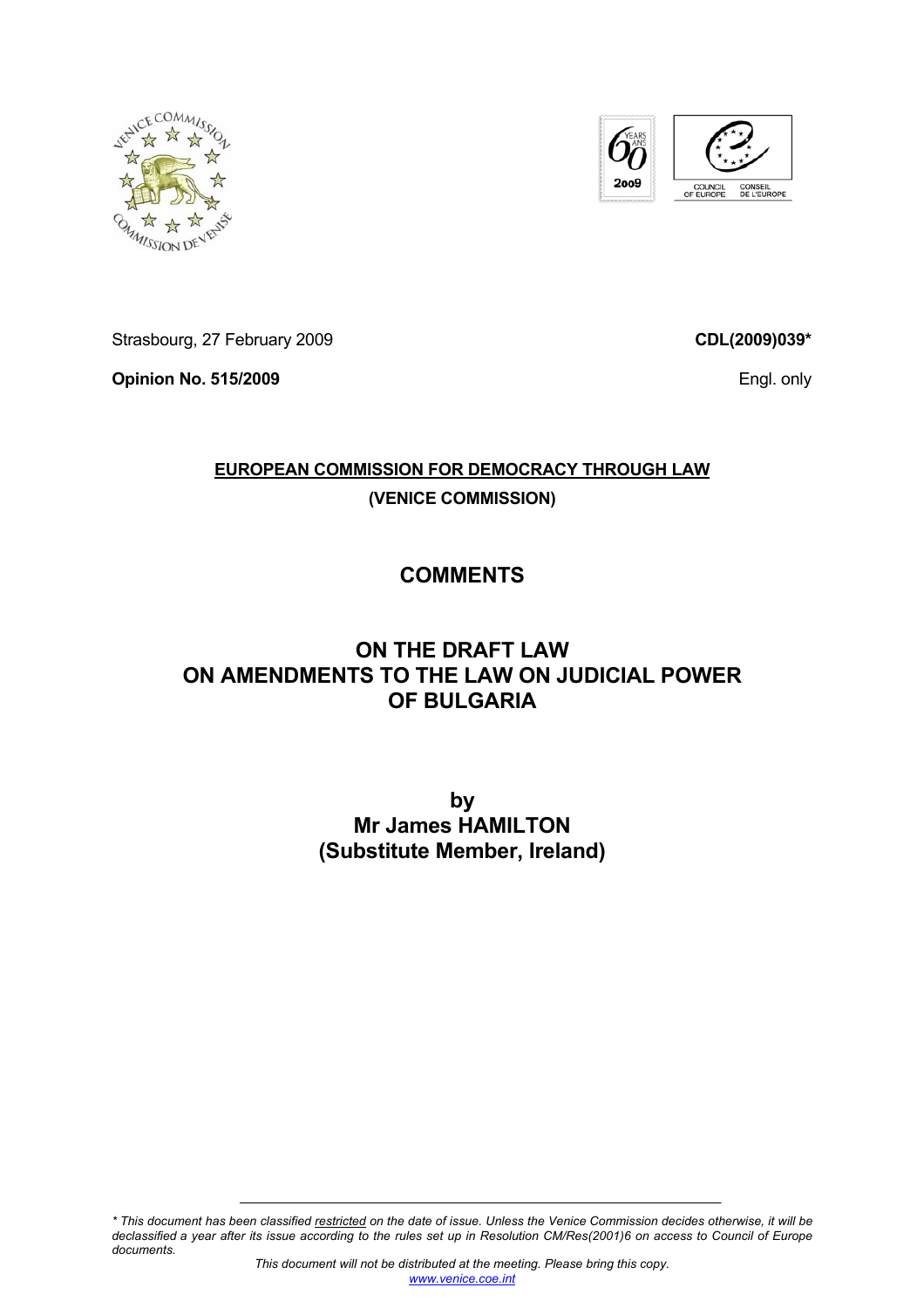- 1. The opinion of the Venice Commission is sought in relation to a draft law on amendments to the Law on the Judicial Power of Bulgaria (otherwise known as the Judiciary System Act (JSA)). The law is a lengthy, comprehensive and detailed provision of some 409 Articles which was adopted in 2007. It covers a variety of matters, including general principles, the Supreme Judicial Council, its Inspectorate, courts and court hearings, the prosecution office, the National Investigative Service, and the status, appointment, disciplining and dismissal of judges, prosecutors and investigating magistrates.
- 2. The draft law is itself an extensive document making amendments to many of the provisions of the JSA. Most of the amendments are of a technical nature, many of them dealing with matters such as changes in time limits and the like. The principal changes effected by the amendments would seem to be the following:-
	- 1) Changes intended to reorganize the investigative service and to strengthen the Prosecutor General's control over it.
	- 2) Changes relating to the Supreme Judicial Council. These represent some strengthening of that body.
	- 3) A provision requiring the Supreme Judicial Council to adopt a Code of Ethics for all judges and prosecutors.
	- 4) Changes to the provisions relating to discipline.
- 3. It does not appear that the Venice Commission was asked to give an opinion on the JSA itself and it is not proposed in these comments to attempt to do so now or to compare the JSA with the earlier legislation. I will make reference to one or two of its provisions where this seems relevant.
- 4. So far as concerns the investigation service, Article 148 of the JSA as amended provides for a unified and centralized National Investigation Service (NIS). The district investigative services are abolished and replaced by territorial units within the NIS. The Prosecutor General, under Article 141, determines the priorities of the NIS and receives reports from its Director. He or she also receives reports from the Ministers of Defence and the Interior on their police investigators. Under Article 138 specialized inter-agency investigative units can be established under the direction of a prosecutor nominated by the Prosecutor General.
- 5. Incidentally, it may be worth noting that the JSA provides a highly hierarchical structure in the prosecutor's office, with superior prosecutors all the way up to the level of Prosecutor General entitled to give directions to and receive reports from junior prosecutors in relation to specific cases. Given that there has long been reported to be a problem with corruption among some prosecutors in Bulgaria this seems to be an appropriate structure to counter this problem. However, it may also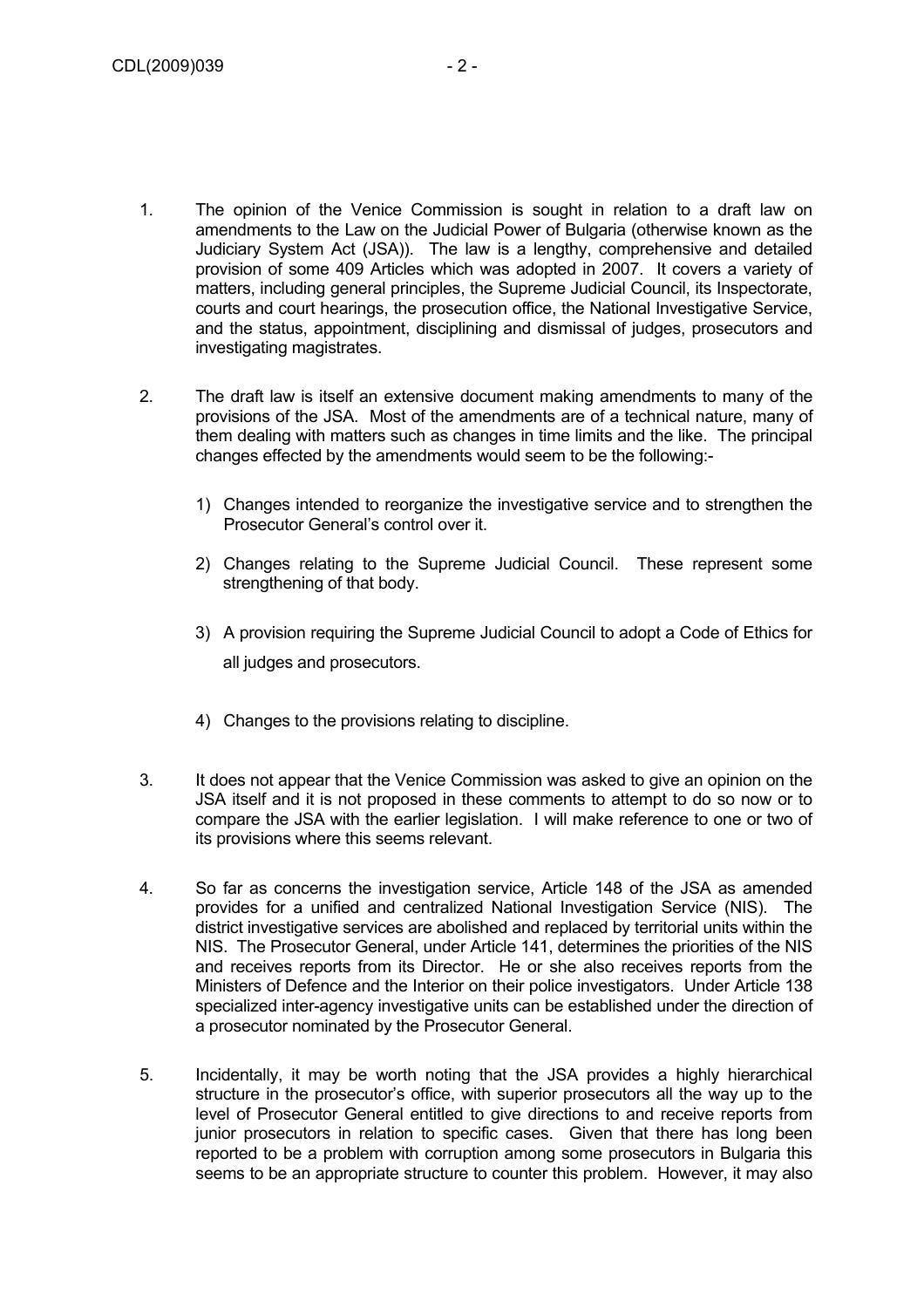be noted that the prosecutors retain elements of powers typically found in the traditional Soviet-style prokuratura model. Article 145 gives prosecutors wide powers to obtain documents and information, carry out inspections, summon citizens and representatives of legal persons, and to issue binding legal orders to all state bodies, legal persons and citizens. These powers appear to be exercisable without recourse to courts of law to obtain warrants or other authorization. In addition Article 145(5) refers to prosecutors' rights to protest illegal acts (although it is not clear to the writer that the prosecutor has the final say and it may be that a court can uphold the legality of the act protested against). Under Article 146 prosecutors can order immediate release from detention, again without court intervention. The Venice Commission has in various opinions been critical of the exercise of such powers by prosecutors without court intervention or supervision.

- 6. There are a number of changes made to the powers of the Supreme Judicial Council. The Venice Commission has in previous opinions been critical of the role of the Minister of Justice as chair of the SJC albeit he does not vote. While the Minister remains as chair another member can now chair the meetings in the Minister's absence. While it would still be preferable if the Minister did not act as chair a reduced role for the Minister would represent a step in the right direction.
- 7. The SJC is to adopt a Code of Ethics. The adoption of a formal code of ethics represents a welcome step. Its use as a basis for disciplinary proceedings aids legal certainty concerning what rules are applicable. The SJC is also to determine the number of judicial officials other than magistrates. It will have a power to recommend inspections of judges and prosecutors outside the annual programme. It will also have quicker and better access to information.
- 8. Nevertheless some problems previously identified by the Venice Commission in previous opinions have not been addressed. The system for election of the parliamentary component of the SJC still gives rise to a risk of politicization. The combination of powers in relation to judges, prosecutors and investigators in a single judicial council (such as powers of appointment and discipline) is problematical.
- 9. There have been some changes in relation to disciplinary powers which generally seem positive. The definitions of what constitute disciplinary offences in Article 307 seem more precise than heretofore and the reference to violation of the Code of Ethics is welcome as its adoption should provide greater clarity. Where a person is suspended pending criminal proceedings it is made clear there is to be no dismissal until the proceedings terminate. There is no mention of immunity for judges, formerly the subject of criticism by the Venice Commission.
- 10. The law provides for hearings before a disciplinary panel. (Articles 317-320) I cannot find any provision concerning how this body is selected. The actual decision except in minor cases has to be adopted by the SJC (Article 320). The provision whereby 1/5 of the members of the SJC can propose a disciplinary sanction is problematic since in such a case the accusers also act as judges. If members of the SJC bring the accusation they should not decide on it also. The provisions concerning the right of the judge or prosecutor accused to be heard and represented before the panel seems appropriate but there is no mention of a right to be heard and represented before the SJC which takes the actual decision. There is provision for appeal to a court. (Article 323)